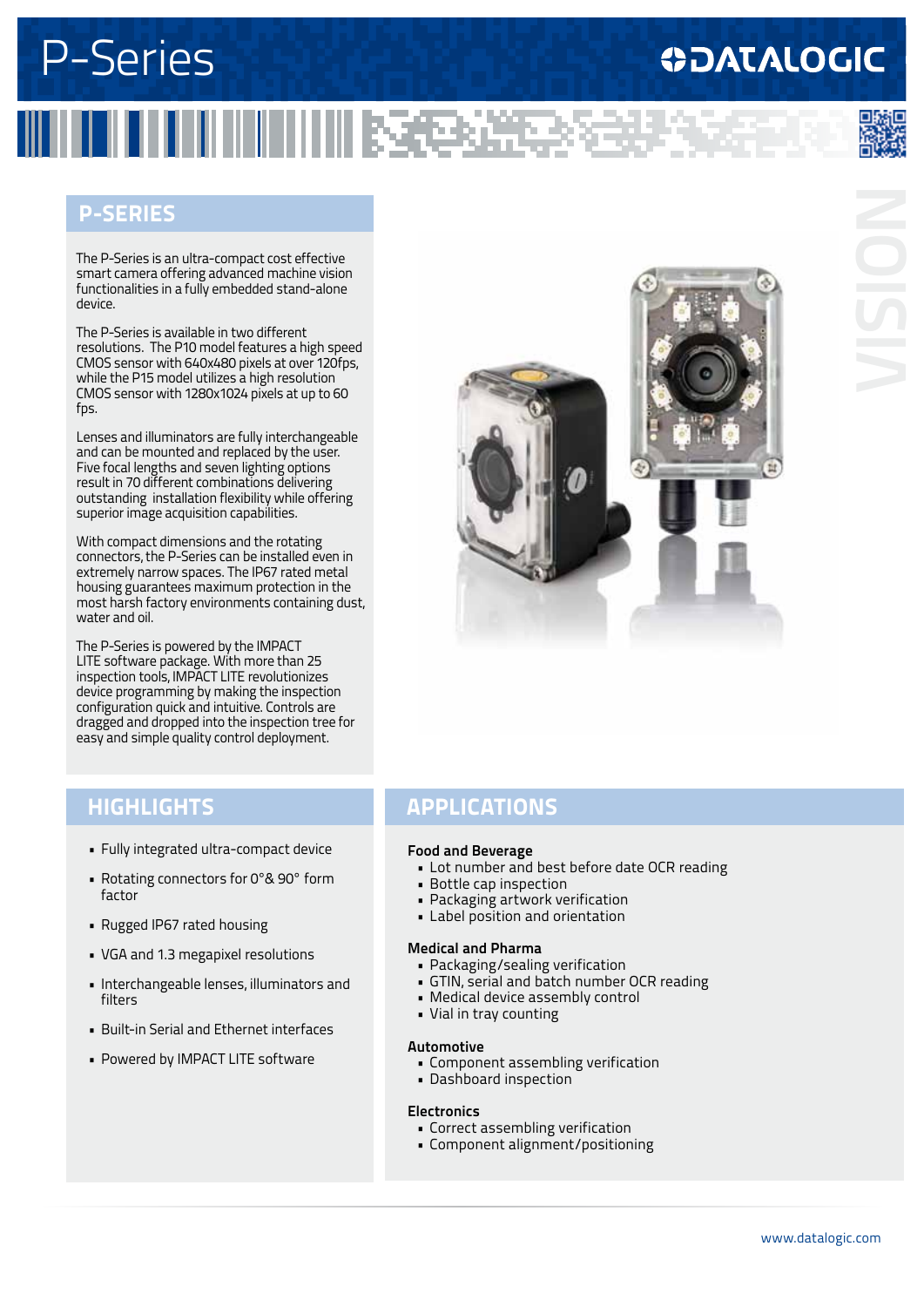## **ODATALOGIC**

### **TECHNICAL DATA**

|                        | P <sub>10</sub>                                                                                                   | P <sub>15</sub>           |  |
|------------------------|-------------------------------------------------------------------------------------------------------------------|---------------------------|--|
| Resolution             | VGA (640 x 480 pixels)                                                                                            | SXGA (1280 x 1024 pixels) |  |
| Imager type            | CMOS global shutter                                                                                               |                           |  |
| Pixel size             | $5.3 \text{ um}$                                                                                                  |                           |  |
| Imager size            | 1/4''<br>$1/1.8$ "                                                                                                |                           |  |
| Frame rate             | 120 fps<br>60 fps                                                                                                 |                           |  |
| Processor              | 660 MHz DSP                                                                                                       |                           |  |
| Dedicated I/O          | $1$ IN                                                                                                            |                           |  |
| Configurable I/O       | 1 IN / 3 OUT                                                                                                      |                           |  |
| I/O type               | Isolated INPUT<br>Non-isolated OUTPUT                                                                             |                           |  |
| <b>External button</b> | Yes                                                                                                               |                           |  |
| Ethernet               | 10/100 Mbit/s                                                                                                     |                           |  |
| RS-232 serial          | Yes                                                                                                               |                           |  |
| <b>RAM</b>             | 256 MB                                                                                                            |                           |  |
| Storage                | 256 MB                                                                                                            |                           |  |
| Lens options           | 6mm / 9mm / 12mm / 16mm / 25 mm                                                                                   |                           |  |
| Illuminator options    | Wide angle 8 LEDs: Red, White, IR, Blue<br>Multi-chain 50 LEDs: Red, White, Blue                                  |                           |  |
| Power requirements     | $10 - 30$ Vdc                                                                                                     |                           |  |
| Protection class       | <b>IP67</b>                                                                                                       |                           |  |
| <b>Dimensions</b>      | 95 x 54 x 43 mm (3.7 x 2.1 x 1.7 in.) - Connector @ 0°<br>75 x 54 x 62 mm (3.0 x 2.1 x 2.4 in.) - Connector @ 90° |                           |  |
| Case material          | Aluminium, Plastic protective window cover                                                                        |                           |  |
| Operating temperature  | 0 to 50 °C (32 to 122 °F)                                                                                         |                           |  |
| Storage temperature    | -20 to 70 °C (-4 to 158 °F)                                                                                       |                           |  |
| Humidity               | 90% non condensing                                                                                                |                           |  |
| Certifications         | CE, CSA                                                                                                           |                           |  |
|                        |                                                                                                                   |                           |  |

### **DIMENSIONs**

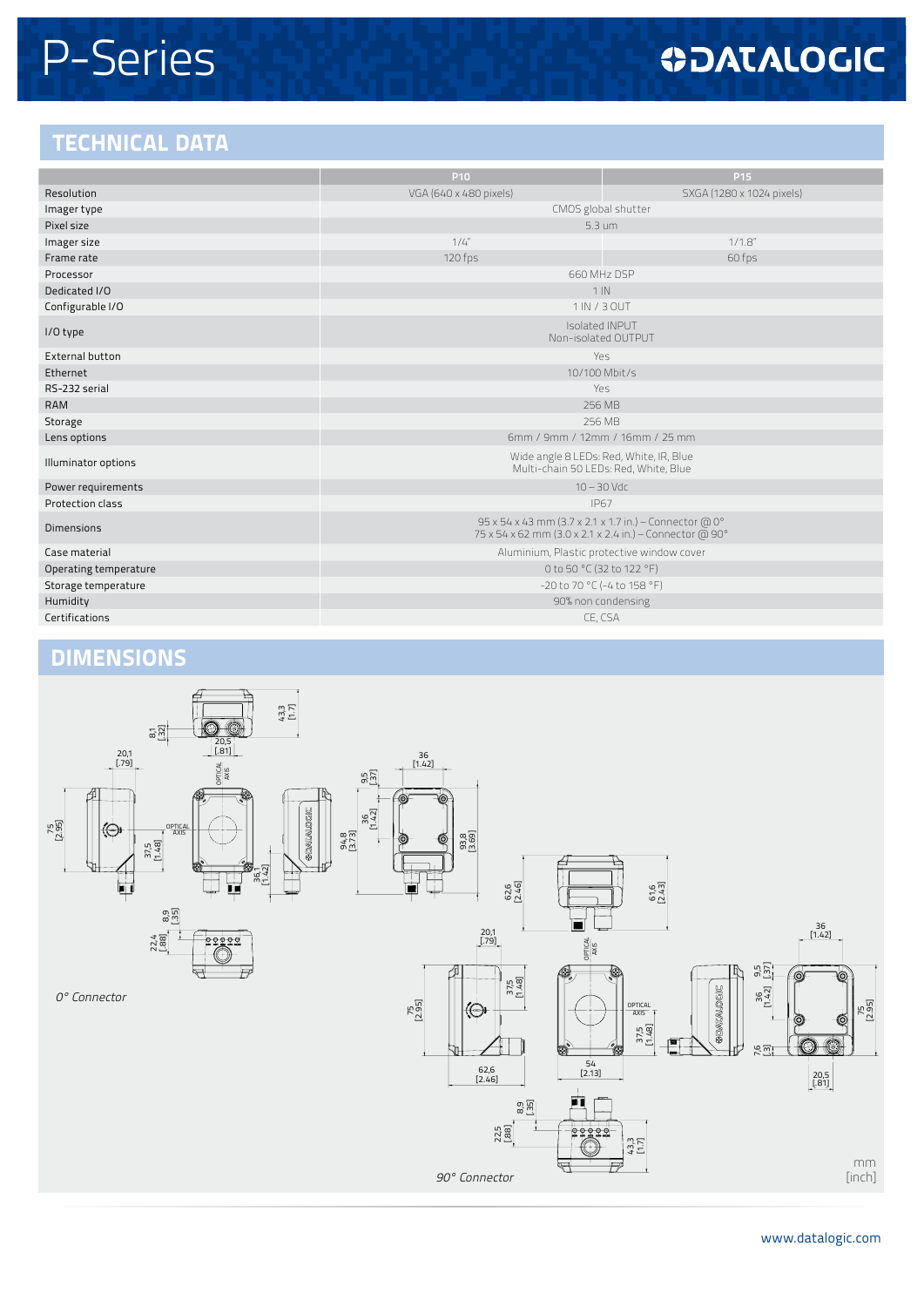## **ODATALOGIC**

### **LIGHTING**

Seven different interchangeable lighting solutions are available:



#### **OPTICS**

| P10 FIELD OF VIEW (W x H mm) |           |                 |                |                  |                          |
|------------------------------|-----------|-----------------|----------------|------------------|--------------------------|
| WORKING DISTANCE             | 6mm       | 9mm             | 12mm           | 16 <sub>mm</sub> | 25mm                     |
| 70 mm                        | 51 x 38   | $31 \times 23$  | $21 \times 16$ | $14 \times 10$   | $\overline{\phantom{a}}$ |
| 150 mm                       | 108 x 81  | 61 x 46         | $44 \times 33$ | $31 \times 23$   | $19 \times 14$           |
| 300 mm                       | 207 x 155 | $118 \times 88$ | 86 x 65        | 63 x 47          | 39 x 29                  |
| 500 mm                       | 334 x 250 | 193 x 145       | 142 x 106      | $105 \times 79$  | 66 x 50                  |
| 600 mm                       | 394 x 295 | 231 x 173       | 171 x 128      | 126 x 95         | 80 x 60                  |

| P15 FIELD OF VIEW (W x H mm) |                 |                 |                |                |                          |
|------------------------------|-----------------|-----------------|----------------|----------------|--------------------------|
| <b>WORKING DISTANCE</b>      | 6mm             | 9 <sub>mm</sub> | 12mm           | 16mm           | 25mm                     |
| $70 \text{ mm}$              | $101 \times 81$ | $62 \times 50$  | $42 \times 34$ | $28 \times 22$ | $\overline{\phantom{a}}$ |
| 150 mm                       | 216 x 173       | 122 x 98        | 87 x 70        | $62 \times 50$ | $37 \times 30$           |
| 300 mm                       | 413 x 330       | 235 x 188       | 172 x 138      | 126 x 101      | 79 x 63                  |
| 500 mm                       | 668 x 534       | 386 x 309       | 285 x 228      | 210 x 168      | 132 x 106                |
| 600 mm                       | 787 x 630       | 461 x 369       | 341 x 273      | 253 x 202      | 160 x 128                |
|                              |                 |                 |                |                |                          |